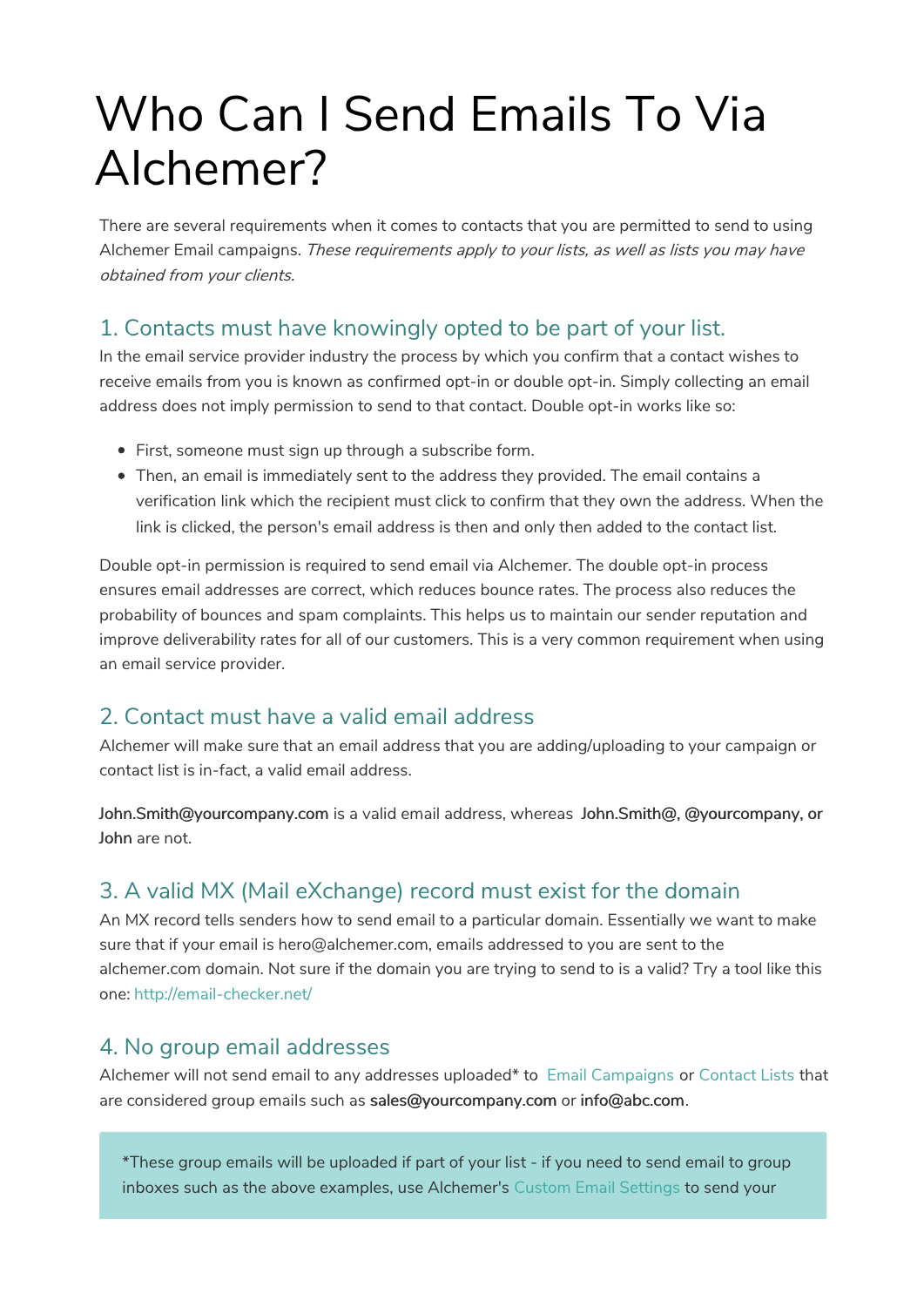emails via your SMTP server. Sending via an SMTP server is not subject to the abovementioned group email restriction. Make sure to check with your Email Service Provider (ESP) regarding their policies on group emails.

Group or role-based email addresses are a huge can of worms when it comes to deliverability. These addresses are often unattended; as a result, they commonly result in bounces due to a full inbox. In addition, if they go to many individuals they are likely to result in multiple spam reports all of which affect the likelihood that your next campaign reaches its recipients.

Further, we think it is a better experience for survey invites to address the recipient by name; the more personal the better when it comes to participation in surveys! If you have an individual expecting a survey invite to arrive at info@ we recommend reaching out to them obtain their email address.

Please refer below for a list of group emails that will not be sent to (SMTP excepted):

- sales
- marketing
- hr
- contact
- support
- service
- $\bullet$  info
- information
- hello
- $\bullet$  all
- everyone
- webmaster
- root
- dev
- development
- $\bullet$  admin
- $\bullet$  it
- help
- unsub
- remove
- reply
- donotreply
- unsubscribe
- removeme
- test
- testing